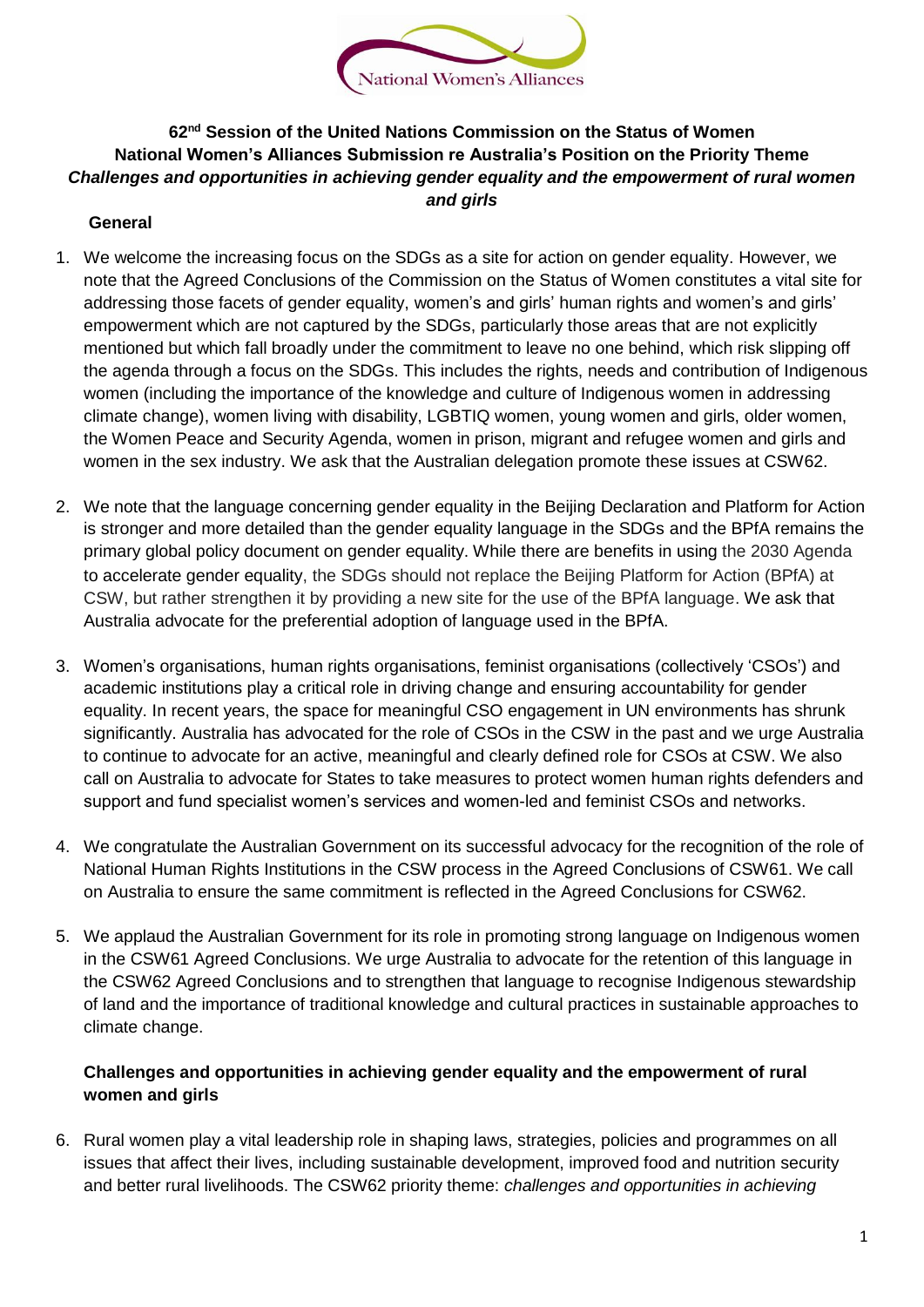*gender equality and the empowerment of rural women and girls*, raises a wide range of issues, particularly the need for all States to:

- 6.1. ratify the *Convention to Eliminate Discrimination Against Women* without exemptions and fully implement article 14 of CEDAW;
- 6.2. focus on the conditions which enable women's participation in communities and economies, including supporting and promoting rural women's voices, agency and public participation;
- 6.3. support rural women's substantive participation and leadership at all levels of decision-making in public life, commercial and economic activity (including family businesses), peace agreements and post-conflict recovery processes and within the community and household;
- 6.4. support rural women to overcome and challenge male-dominated leadership spaces, including the family, and recognise the leadership work already performed by rural women and girls, which is often undervalued and unrecognised;
- 6.5. ensure women have access to justice and full legal standing before the law, that the human rights of women and girls are protected within customary legal systems, and that rule of law and human rights are enforced regardless of geographic location and gender;
- 6.6. encourage full participation of rural women in all decision-making processes on peace and security, from local communities to global policy processes, prioritising women's active agency in peacebuilding and conflict resolution by all relevant stakeholders, and implementing gendersensitive security measures developed together with rural women;
- 6.7. recognize the important role played by rural women in ensuring food security, poverty eradication, environmental sustainability and sustainable development and commit to supporting their empowerment, and ensure rural women's full, equal and effective participation in society (including the family), the economy and political decision-making;
- 6.8. ensure that the negative and inequitable impacts of climate change on rural women are mitigated and that the benefits of sustainable development flow to women by developing inclusive social policies which put gender equality considerations and the voice and agency of women at the centre of climate management initiatives and investments;
- 6.9. note that women are physically and economically vulnerable to natural disasters and essential to subsequent recovery initiatives and ensure that the voice and agency of rural women are central to all disaster mitigation and recovery plans;
- 6.10. eradicate the digital divide though equal access to affordable telecommunications, digital communications and technology and reliable internet access for rural women and girls, along with the necessary supporting infrastructure;
- 6.11. significantly increase investment to close resource gaps for building rural infrastructure (including transport, education, health and market infrastructure) in order to achieve gender equality and the empowerment of all women and girls. This will necessitate mobilising a range of financial resources including public, private, domestic and international resources, fully implementing official development assistance commitments and combatting illicit financial flows;
- 6.12. ensure rural women have access to reliable and universal health services across the life span, in particular mental health services, allied health services, maternity and maternal health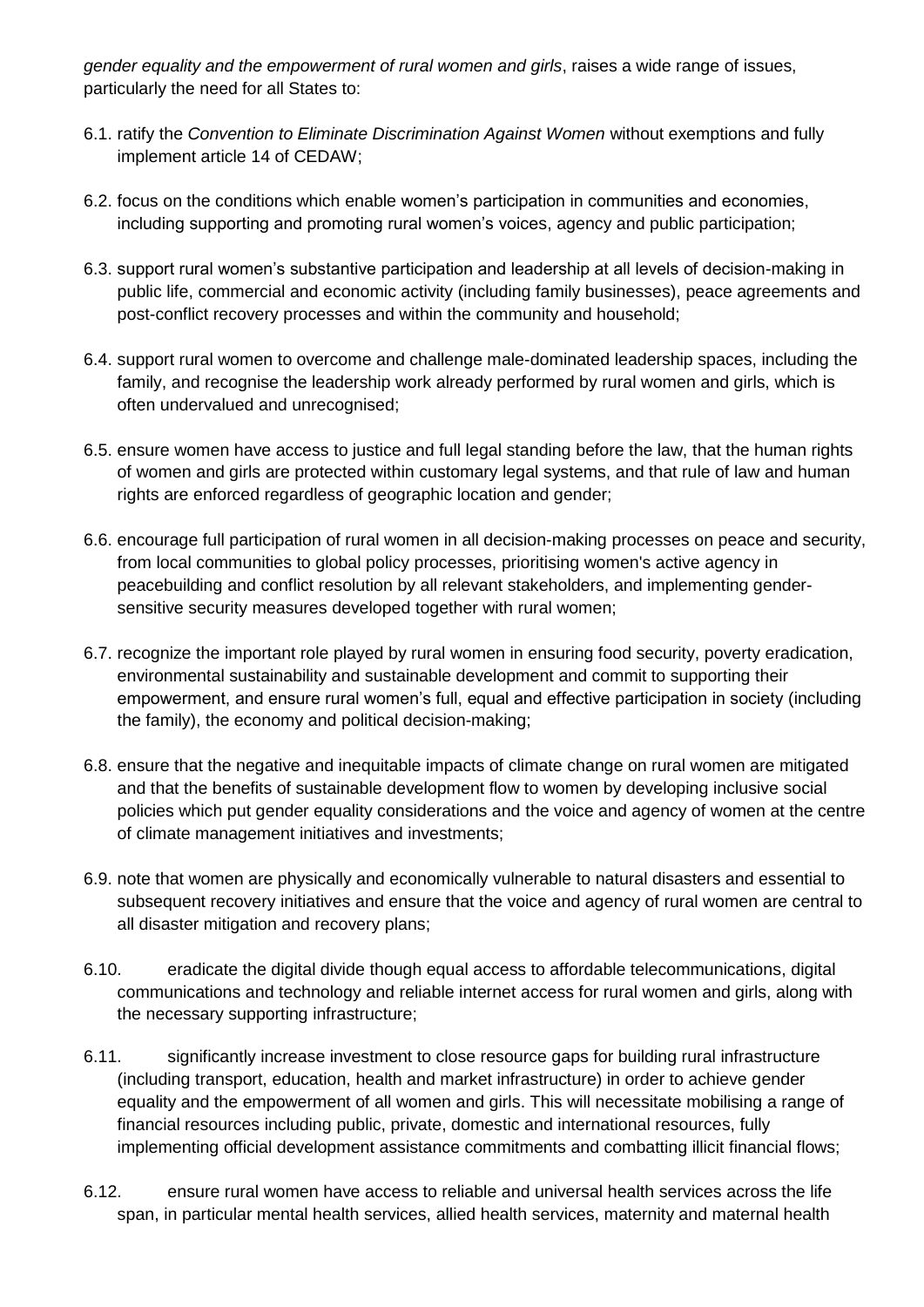services and sexual and reproductive health services (including abortion and contraception) in a timely, respectful, culturally appropriate and needs driven manner;

- 6.13. promote the clear articulation and implementation of the sexual and reproductive rights of women in an environment of severe backlash against women's and girls' right to control their own bodies, including recognising that human rights include women's right to have control over and decide freely and responsibly on matters related to their sexuality, including their sexual and reproductive health, free from coercion, discrimination and violence;
- 6.14. provide access in rural communities to specialist and culturally responsive women's services, including health, housing, gender-based violence and legal services as well as access to community controlled organisations;
- 6.15. promote the participation of women and girls in sport and leisure activities as a tool to address rigid gender stereotypes, achieve women's empowerment and improve their health and wellbeing;
- 6.16. recognise that poverty is experienced with additional complexities in rural settings, particularly due to increased cost of living associated with transport of goods and provision of services over large distances or difficult terrain;
- 6.17. ensure rural women have equal rights to economic resources including ownership and control over land and other forms of property, inheritance, new technologies, financial services (including microfinance) and natural resources;
- 6.18. take steps to address the practice of patrilineal farm succession and inheritance in farming families;
- 6.19. ensure women have access and equal rights to direct receipt of income security and other social protection entitlements and reform existing income and social protection systems to better address gendered poverty, better reflect women's economic participation over the life cycle and ensure a functional living income;
- 6.20. address the barriers to market engagement faced by rural women due to factors such as lack of mobility, capacity, and technical skills and address discriminatory practices, stereotypical attitudes and safety issues which prevent or discourage rural women from accessing opportunities to expand their businesses;
- 6.21. note that when women have control over production and resources, poverty and hunger decrease at the household level and ensure that all food security policies and programs are developed with a central focus on gender equality;
- 6.22. ensure women's access to clean, affordable and reliable energy sources in order to improve women's health, minimise unpaid work in obtaining fuel and performing household tasks and to support women's home based businesses and other economic activity;
- 6.23. provide universal and equitable access to safe and affordable drinking water and adequate sanitation and hygiene, paying special attention to the specific needs of all women and girls, and to improve water management and wastewater treatment with the active participation of women;
- 6.24. acknowledge that addressing the issue of unpaid work is of critical importance for the empowerment of women across the life cycle and advocate for measures which promote the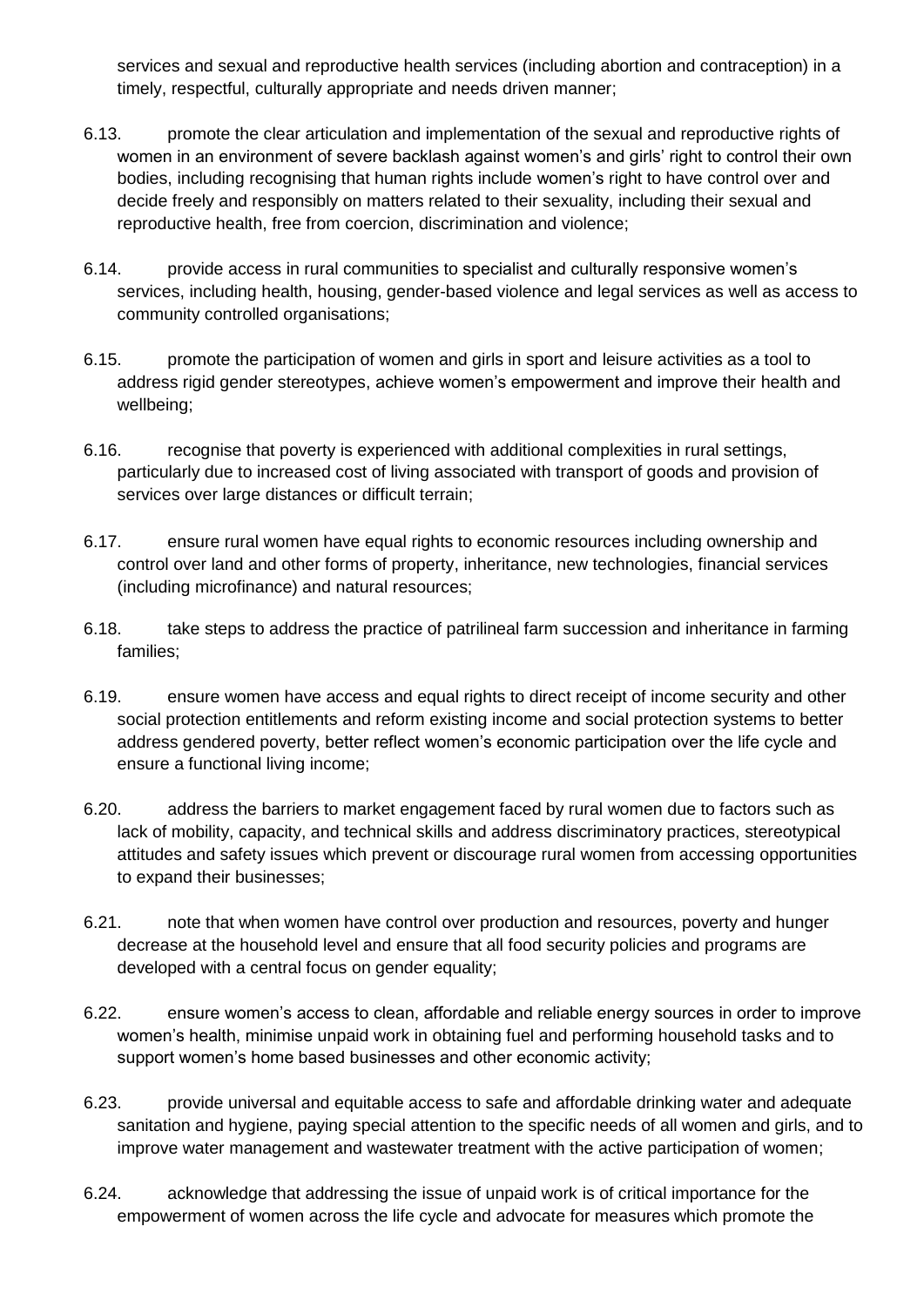measuring, recognition and valuing of women's unpaid care work and an equal division of unpaid work across the genders;

- 6.25. recognise the diversity of women's work in rural communities, including work at sea and on water, and as traders, service providers, managers and leaders;
- 6.26. promote visible role models for women in agriculture and acknowledge that rigid gender norms, stereotypes and roles perpetuate and entrench discrimination against rural women, making women agricultural workers invisible, sidelining women farmers from training and career support and excluding women from property ownership and inheritance;
- 6.27. implement macroeconomic, labour and social policies that promote full and productive employment and decent work, including the development of social policies which address the fact that employment opportunities tend to be more limited in rural, remote and regional settings;
- 6.28. address other, more general measures to ensure women's sustainable participation in the workplace including:
	- 6.28.1. ensuring women have access to quality, affordable child care and paid maternity leave;
	- 6.28.2. addressing the tendency for rural women to be employed in insecure, casualised and short term / contract work more often than men;
	- 6.28.3. taking steps to prevent workplace gender discrimination and discrimination on the basis of pregnancy and parenting responsibilities, along with preventing bullying and sexual harassment in the workplace including through the misuse of technology;
	- 6.28.4. encouraging the adoption of workplace policies and practices which support women experiencing violence to maintain their employment;
	- 6.28.5. addressing gendered pay gaps, gendered discrimination through taxation, discriminatory or inequitable practices which result in diminished opportunities for women business owners and other structural disincentives to work;
	- 6.28.6. working towards the implementation of progressive national taxation systems;
	- 6.28.7. addressing the gender gap in retirement incomes and savings and discrimination against older women when seeking and maintaining employment; and
	- 6.28.8. supporting women's organising and women's rights to collective action and social movements;
- 6.29. recognise that refugee and migrant women, who are more likely to have lower levels of education and local language proficiency, experience the isolation of rural communities more acutely and are therefore highly vulnerable to economic insecurity and domestic violence;
- 6.30. develop and implement legislation addressing economic challenges for refugee and migrant women in rural areas, the protection of their labour rights and their economic empowerment by States, institutions and civil society and prevent the exploitation of women migrant and other women by labour hire companies and other entities, particularly women on short term or precarious visas or women with no permanent residency;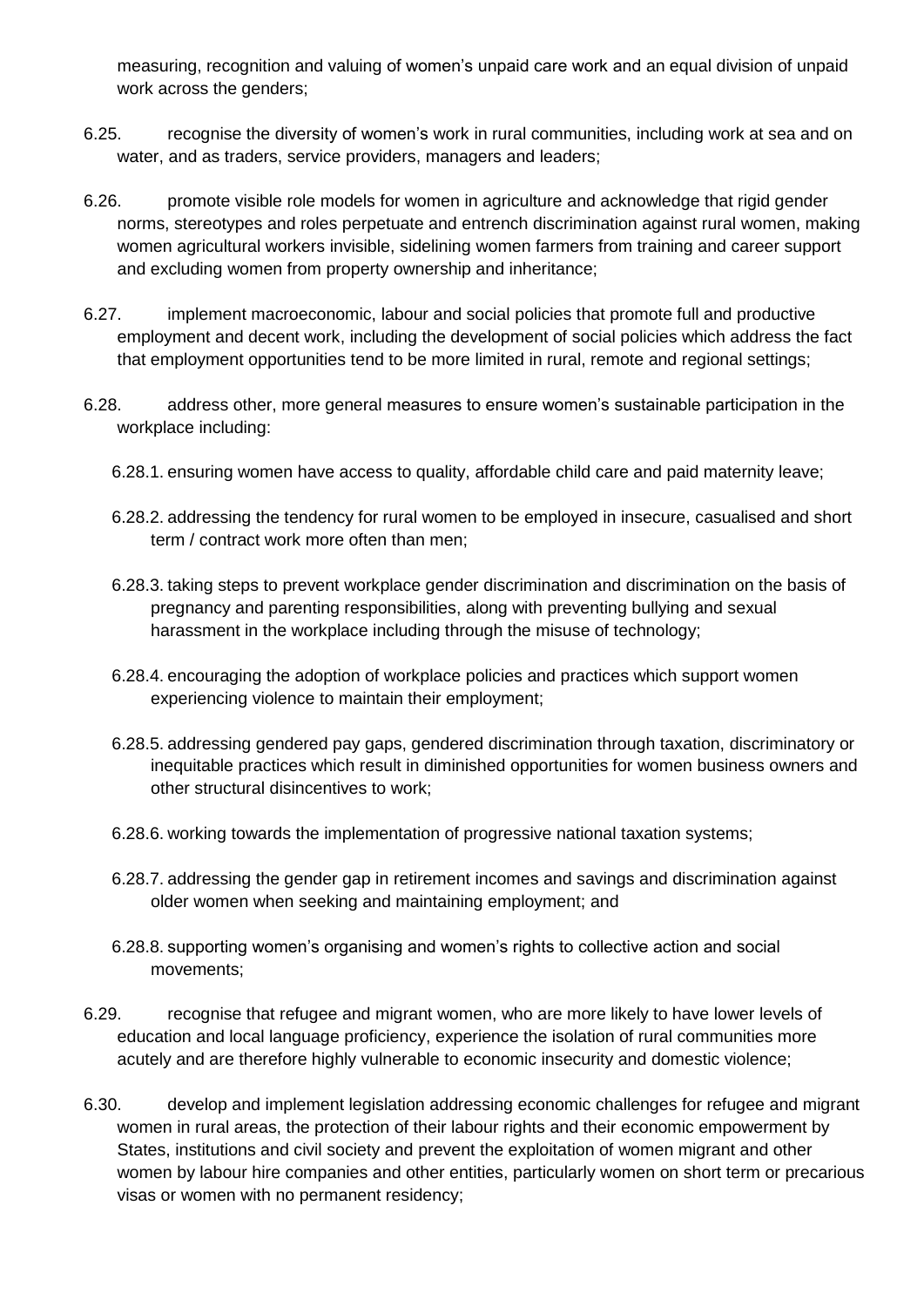- 6.31. note the increased risk of men's violence against women and girls in rural areas due to the interplay of geographic and social isolation, entrenched traditional gender values and roles that reinforce male privilege and a greater tolerance of violence against women and girls;
- 6.32. stress the importance of eliminating violence against women and girls in all its forms, including domestic and family violence and sexual assault (including marital rape), financial abuse, elder abuse, harmful cultural practices (including female genital mutilation and early and forced marriage), forced sterilisation, trafficking, slavery and slavery-like practices;
- 6.33. recognise the economic impacts on women of domestic violence, including as a barrier to participation in education, the paid workforce and leadership roles;
- 6.34. adopt, review and ensure the implementation of laws that criminalize violence against women and girls, as well as comprehensive, multidisciplinary and gender-sensitive preventive, protective and prosecutorial measures and services to eliminate, prevent and respond to all forms of violence and harmful practices against women and girls;
- 6.35. recognise that women living with disability experience higher levels of violence and abusive behaviours and greater barriers to reporting and leaving violence than other women in rural areas and ensure that social policies and programs directed to ending violence against women incorporate the voice and agency of women with disability at the most fundamental levels;
- 6.36. work to stop violence before it starts through prevention initiatives to transform violence supportive culture, attitudes and beliefs and social and community structures characteristic of smaller communities, particularly in rural settings;
- 6.37. ensure that legal systems and processes which deal with marriage, divorce and child custody operate to protect women and their children from violence and other forms of abuse, do not re-traumatise women who have experienced violence and, when deciding where a child will live and with whom the child will spend time, incorporate the principle that the best interests of the child are not served by being (re)exposed to any form of violence against women or children, regardless of customary or cultural considerations;
- 6.38. ensure all rural women and girls have access to quality education, and provide educational opportunities starting in early childhood and continuing throughout the life cycle, including lifelong learning and retraining, adult education and distance education and e-learning, as well as to opportunities for informal learning, recreation and self-development;
- 6.39. note that education includes vocational (including technical) education and training to enhance opportunities for women and girls to pursue careers in a wider range of occupations and beyond traditional gender roles, including education in science and technology, literacy, numeracy, financial literacy, human rights and sexual and reproductive rights;
- 6.40. mainstream a gender perspective into education and training programmes and curricula, including in science and technology and in training in agricultural skills and rural industries; and
- 6.41. ensure that data collection and research programs are sufficiently flexible and informed to be able to accurately capture the lived experiences of rural women and girls, and ensure that such data collection and research is undertaken regularly and routinely, producing disaggregated statistics so that progress can be tracked.
- 7. When considering all of the measures in paragraph 6 above, it is important to: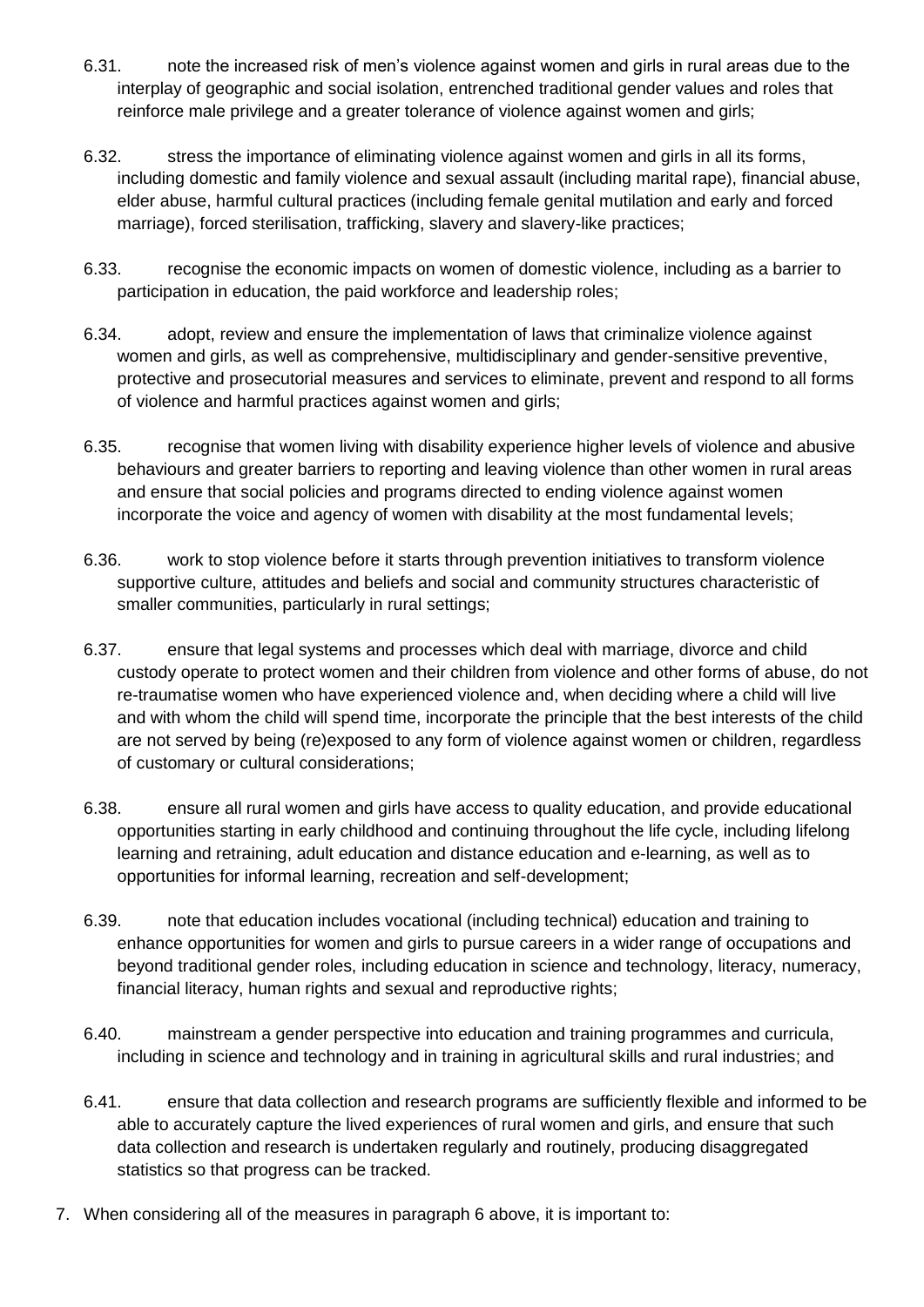- 7.1. promote the conscious inclusion of the needs and rights of Indigenous women and girls, with a strong focus on the intersectional disadvantage experienced by these women and girls, particularly through gender, ethnicity, disability, age and the ongoing effects of colonialism;
- 7.2. draw on traditional practices, Indigenous knowledge, local knowledge, traditions and community based approaches when developing social policies to support rural women;
- 7.3. ensure that funding for gender equality measures is clearly identified and constant;
- 7.4. promote the conscious consideration of the needs and rights of women and girls living with disability, including through additional resourcing for access measures and take all appropriate legislative, administrative, social, educational, employment and other measures to protect and promote the rights of all women and girls with disabilities and to ensure their full and effective participation and inclusion in society, and to address the multiple and intersecting forms of discrimination they face;
- 7.5. work with men and boys in rural areas to achieve gender equality and ensure that they understand that the benefits of gender equality and women's empowerment and leadership are also favourable to them;
- 7.6. emphasise the duty of states to implement human rights-based legislation and policies that promote gender equality and women's rights;
- 7.7. recognise families in all their diverse forms and the promotion of rights relating to sexual orientation and gender identity and expression (including the rights of lesbian, gay, intersex, transgender and bisexual people); and
- 7.8. advocate for specific language referring to women and girls' human rights and resist all attempts at redefinition of women's and girls' human rights that subsume these within the framework of the family.
- 8. Australia has a strong history of articulating the need to address the intersections of disadvantage and oppression: poverty, racism and xenophobia, heterosexism and homophobia, sexism and limitations on sexual and reproductive rights, as well as the historical and ongoing impacts of colonialism on Indigenous peoples. We strongly recommend that Australia continue to advocate for an analysis of the priority and review themes which addresses and explores intersectionality and promotes the voices of women experiencing intersectional discrimination and disadvantage, particularly for:
	- Indigenous women,
	- women living with disability.
	- women from marginalised socio-economic, racial and ethnic groups,
	- young women and girls,
	- older women,
	- displaced, migrant and refugee women,
	- lesbian, gay, intersex, transgender and bisexual people
	- women in the sex industry; and
	- women in prison.

The National Women's Alliances thank the Australian Government for this opportunity to provide our views and look forward to working with the Australian Delegation to continue its advocacy in these areas.